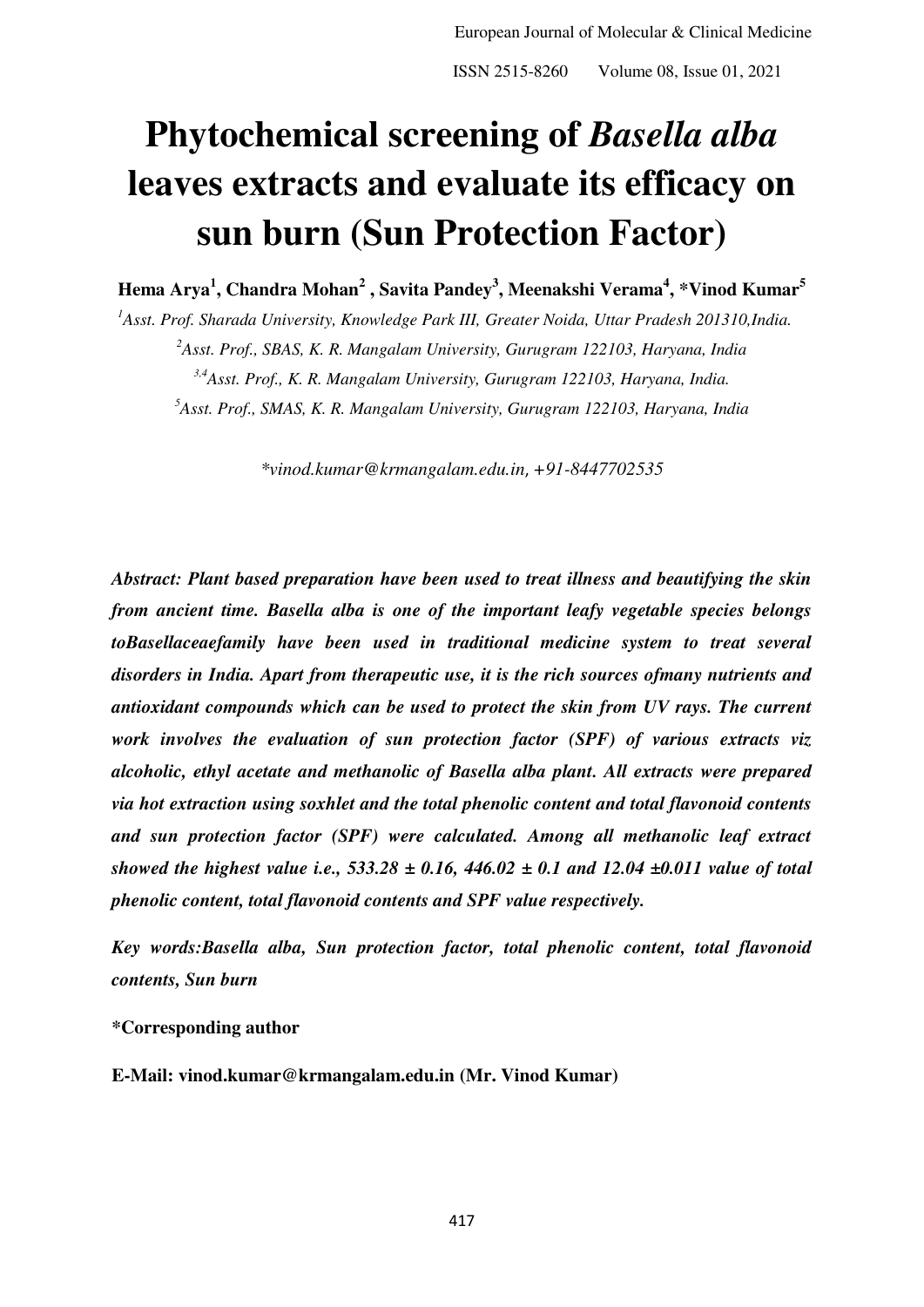#### **1. Introduction**

Plants based preparation have been used to treat various disorders in humans and animals from ancient time, apart from the various therapeutic use medicinal plants also have the capacity to enhance the skin appearance and may provide protection against various skin disorders. As per World Health Organization, sun rays not only provides nutrients to the human body, which is important for growth of bones by boosting the body's vitamin D but the excessive exposure or amountcan leads to various skin disorders such as sunburns, wrinkles, lower down the immunity against infections, causes premature aging, and cancer. Ultraviolet (UV) region can divide in to three regions: UV-A having wavelength 320-400 nm, causing premature aging, UV-B (320-400 nm)does not harm ozone layer and may causes sun burn) & UV-C fall between 200-290 nm, filtered by the earth atmosphere. Ultraviolet (UV) radiation may generate free radical species that causes oxidation and leads to various skin changes"[1]". Herbs having high antioxidant potential provide permanent protection against ultraviolet (UV) rays.Sunscreens are one of the pharmaceutical cosmetic formulation like tablet, capsules, moisturizers, nail polish, lotions, skin preparations etc that avoid sun burn and other dermatological disorders "[2]".The ability to block harmful UV-B radiation of any molecule is expressed by the sun protection factor (SPF), which is the energy required to produce minimal erythema dose (MED)divided by the UV energy required to produce MED on unprotected skin. Minimal Erythema Doseis defined as the lowest time interval or dosage of UV light irradiation sufficient for producing a minimal, perceptible erythema on unprotected skin. However medicinal formulation of plant origin are more safe as compare to those containing synthetic ingredients because of various toxicities and side effects associated with them. Medicinal plants which are rich in antioxidant, phenols, glycosides etc. are having natural capacity to stop the penetration of ultraviolet ray and protect the skin from others dermatological disorders.Therefore antioxidant rich medicinal plants can playing an important role for the research and can be open new window for new biological active compounds.

*Basella alba* or Ceylon spinach belongs to order Caryophyllales having fleshy, ovate to heartshaped leaves with length 5 to 11 cms, Spikes are solitary and axillary, it having fleshy fruit which are ovoid or spherical in shape. It has been used to treat fungal, anemia, seizures, etc disorders. Apart from this it provide positive effect on total-body vitamin A, rural people of Orissa, India used root paste with rice water to cure irregularperiodsfrom ancient times. The leaves of *Basella alba* used to treat hypertension by Nigerians, refreshing sleep as per

418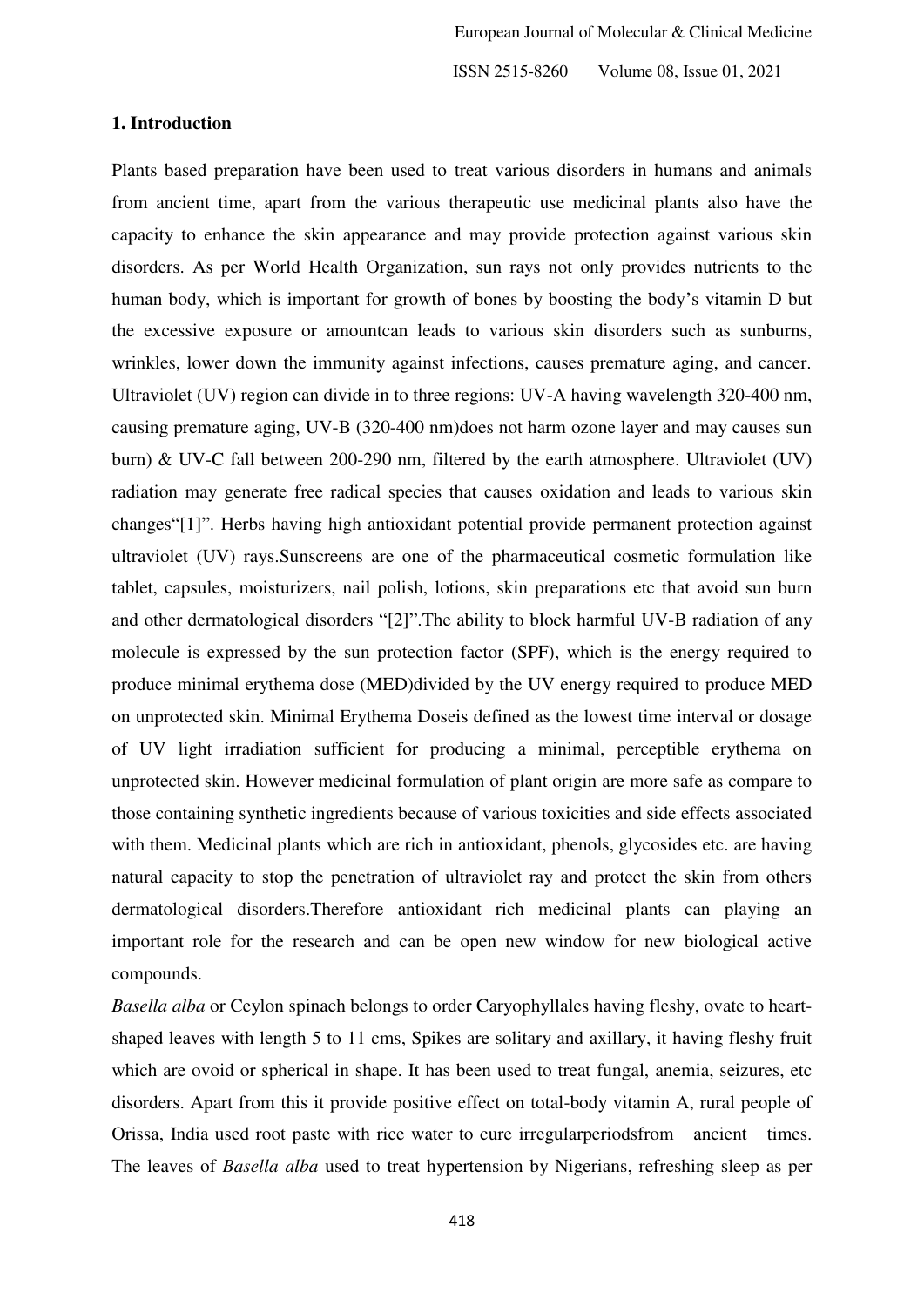ayurveda system of medicine, malariain Cameroonian and providing soothing and cooling on burns"[3]". Aprat from this it is also used to treat hemorrhages, constipation in children, various skin disorder, sexual disorder etc.Literature showed that *Basella alba*acting as good source of Vitamines, minerals, flavonoid and phenolic compounds etc which make this plant very useful for humans. *B. alba* showed strong antioxidant activity due to presence of numerous flavonoid and phenols"[4,5]".Traditionally *B. alba*plants paste is used to protect skin against the sun harmful radiation but due to lack of valid scientific data in ancient literature promote us to carry the present study and determine the SPF value of alcoholic, ethyl acetate and methanolic leaf extracts of *B. alba*through transmittance method.

#### **2. Materials and Methods**

Dried leaves of *B. alba*were collected,washed with distilled water, dried under dark for 3 to 5 days,and make fine powder form using mechanical blender. Alcoholic, ethyl acetate and methanolic leaf extracts were prepared using hot extraction technique andconcentrated under reduced pressure.

**2.1 Chemicals and Materials:** All the chemicals used for evaluation was obtained from Hi media (Delhi).

**2.2 Apparatus:** UVShimadzu UV-2600 spectrophotometer.

# **2.3 Sample preparation**

1gram of samples of each extracts were weighed and diluted up to 100 ml with ethanol in 100 ml conical flask, sonicate the mixture for 07 minutes and then withdrawn 05 ml from it and diluted up to 50 ml with ethanol in conical flask. Repeated the same procedure for 05 ml aliquot and diluted up to 25 ml in 25 ml conical flask using ethanol as solvent. Measure the absorbance in the range of 290 to 480 nm using ethanol as blank. Sun protection factor (SPF) values of each extracts were calculated by Mansur equation"[6]":

 $SPF = CF x^{320} \sum_{290} EE x I x Abs$ 

Where  $CF =$  Correction factor  $(10)$ 

EE (λ) = Erythmogenic effect of radiation with wavelength λ

Abs ( $\lambda$ ) = Spectrophotometric absorbance values at wavelength  $\lambda$ 

Table 1: Erythmogenic effect value of radiation with wavelength  $\lambda$  and spectrophotometric absorbance values at wavelength (I)

| $\lambda$ (nm) | <b>EE</b> ×I (normalized) |  |  |
|----------------|---------------------------|--|--|
| 290            | 0.0150                    |  |  |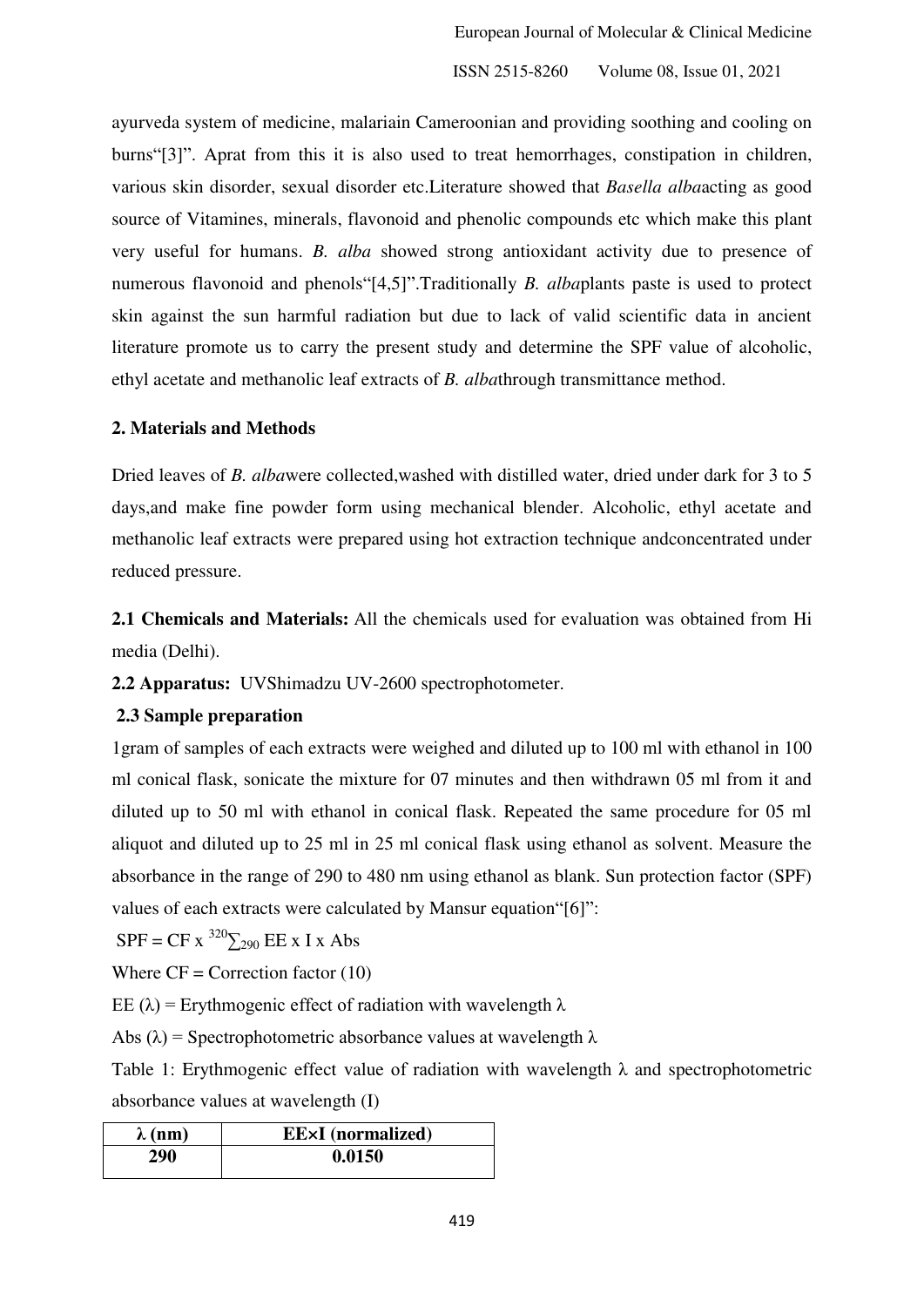| 295          | 0.0817 |
|--------------|--------|
| 300          | 0.2874 |
| 305          | 0.3278 |
| 310          | 0.1864 |
| 315          | 0.0839 |
| 320          | 0.0180 |
| <b>Total</b> | 1      |

# **2.4 Preliminary phytochemical analysis**

Preliminary phytochemical analysis of *B. alba*leaves extracts were carried out by using previously described method. "[7]".

#### **2.5 Total phenolic content (TPC)**

TPC was analyzed using by the Folin-ciocalteau reagent method"[7, 8]"; 02 ml aliquot of leaves extracts were mixed with 1 ml FolinCiocalteu reagent, incubated it for after 5 minutesand added 5 ml,  $10\%$  Na<sub>2</sub>CO<sub>3</sub>, allow standing for 30minutes at room temperature and measured the absorbance at 725 nm taking Gallic acid as standard and results were expressed as mg Gallic acid equivalent (GAE) per gram of extract.

#### **2.6 Total flavonoid content (TFC)**

TFC was determined by absorbance method"[9]" using Quercetin as the standard. 0.8 ml of all extracts were placed in test tube containing 10% Aluminium trichloride (0.1 ml), 0.4 ml of 1 M potassium acetate and 5 ml of distilled water. Incubate the reaction mixture at room temperature for 25 minutes and measure the absorbance at 415 nm using Quercetin as the standard. The concentration of flavonoid was expressed as mg Quercetin equivalent (QE) per gram of extract.

# **3. Results & Discussion**

#### **3.1 Preliminary phytochemical analysis**

The preliminary qualitative analysis is one of the useful methods which detect various bioactive compounds which is responsible for several pharmacological activities like antioxidant value depends upon the presence of flavonoid and phenolics compounds, further contributed to cure cancer and boost immunity etc. and phytochemical screening of *B.*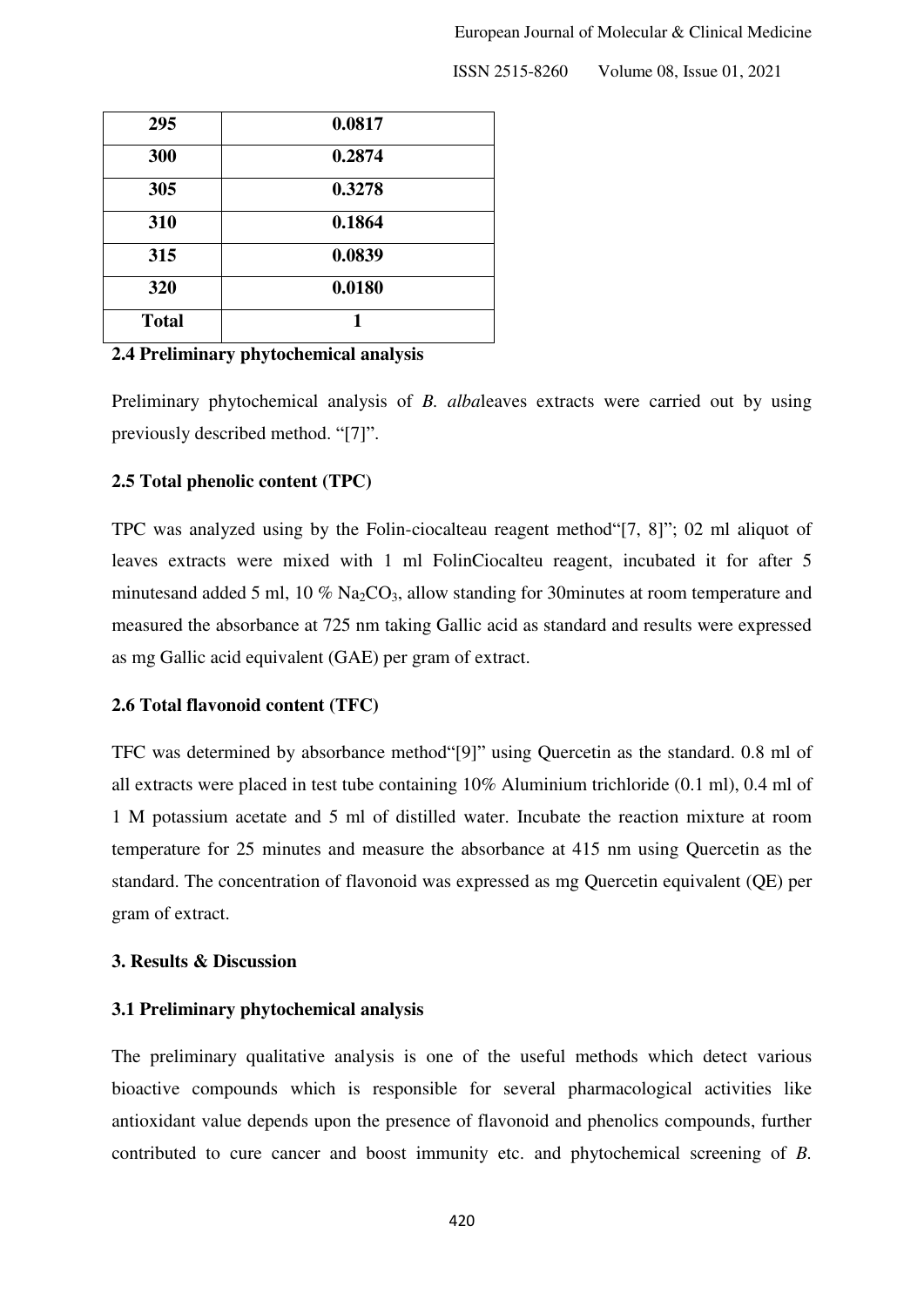*alba*revealed the presence of alkaloids, flavonoids, glycosides, tannins, carbohydrates etc as showed in Table-2.

#### **3.2 Determination of total phenolic and flavonoid contents**

Phenolic and flavonoid compound can prevent the aging, inflammatory, and cell proliferation, however apart from them also help in the diabetes complications and CVS disorders and compliocation associated with them like neuropathy, nephropathy and retinopathy etc"[10]". The total phenolic content of the all leaf extracts of *B. alba*, were calculated from the calibration curve and was  $470.13 \pm 1.1$ ,  $331.17 \pm 0.2$  and  $533.28 \pm 0.16$ and the total flavonoid content was  $333.5 \pm 0.12$ ,  $223 \pm 0.5$  and  $446.02 \pm 0.1$  foralcoholic, ethyl acetate and methanolic extract gallic acid and rutin equivalents/g respectively (Table 3). Phenolic and hydroxyl group containing compounds have redox properties, which allow them to act as good antioxidants.

| S. No.                  | Phytochemicals  | Type of extract |                      |                   |
|-------------------------|-----------------|-----------------|----------------------|-------------------|
|                         | constituents    | alcoholic       | <b>Ethyl</b> acetate | <b>Methanolic</b> |
| 1                       | Alkaloids       | $^{+++}$        | $^{+++}$             | $^{+++}$          |
| $\overline{2}$          | Glycosides      | $++$            | $++$                 | $++$              |
| 3                       | <b>Tannins</b>  | $+ + +$         | $+ + +$              | $+ + +$           |
| $\overline{\mathbf{4}}$ | Carbohydrates   | $++$            | $++$                 | $++$              |
| 5                       | Flavanoids      | $+ + + +$       | $+ + + +$            | $+ + + +$         |
| 6                       | Poly phenols    | $+ + + +$       | $+ + + +$            | $+ + + +$         |
| 7                       | Saponins        | $\pm$           | $\ddot{}$            | $\ddot{}$         |
| 8                       | Minerals        | $^{\mathrm{+}}$ | $\ddot{}$            | $++$              |
| 9                       | <b>Vitamins</b> | $++$            | $++$                 | $++$              |

Table 2**: P**reliminary phytochemical screening of various leaf extracts of *B. alba*

+++: High ++: Moderate +: Present -: Absent

# **3.3 Determination of the in vitro sun protection factor**

The SPF value of hydroalcoholic, ethylacetate and methanolic leaf extract of *B. alba* was found out be 6.86  $\pm 0.001$ , 3.03  $\pm 0.021$  and 12.04  $\pm 0.011$  respectively. The methanolic extract offered high SPF value and ethyl acetate showed lowest SPF value among all. The highest value value of SPF indicated that the methanolic extract of *B. alba*can be used as potent sunscreen agent"[11]".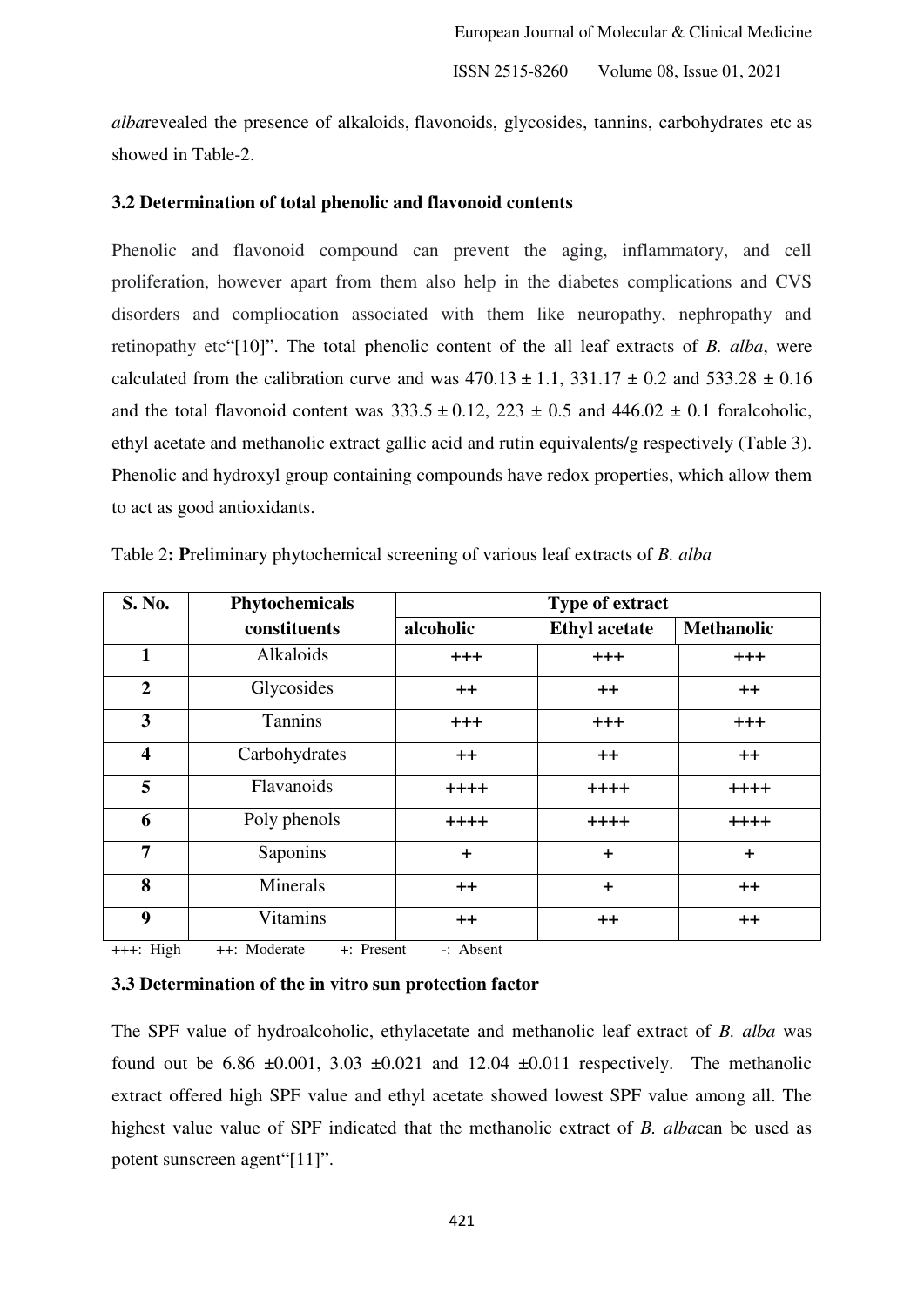| S. No. | <b>Type of extract</b> | <b>Total phenolic</b> | <b>Total flavonoid</b> | Sun protection    |
|--------|------------------------|-----------------------|------------------------|-------------------|
|        |                        | content               | content                | factor (SPF)      |
|        | <b>Alcoholic</b>       | $470.13 \pm 1.1$      | $333.5 \pm 0.12$       | $6.86 \pm 0.001$  |
|        | <b>Ethyl</b> acetate   | $331.17 \pm 0.2$      | $223 \pm 0.5$          | $3.03 \pm 0.021$  |
|        | <b>Methanolic</b>      | $533.28 \pm 0.16$     | $446.02 \pm 0.1$       | $12.04 \pm 0.011$ |

Table 3:Total flavonoid and phenolic contents withSPF value of all leaf extracts of*B. alba* 

# **4. Conclusions**

The result obtained were showed that ability of extracts to absorb UV radiation and hence proved UV protection ability. It is essential for collection of similar data for different part of plant such as flowers, as well as other parts. This proved activity of plant showed its importance and prophylactic utility in anti-solar formulation. This will be a better, cheaper and safe alternative to harmful chemical sunscreens that used now a day in the industry. Besides its antisolar activity and effects, making it a useful sun care as well as skin care product.

# **5. Acknowledgements**

The authors are thankful to the Management, Sharda University for providing research facilities, their valuablesupport and encouragement throughout the work.

# **6. Conflict Of Interest:**

The authors have no conflict of interest.

#### **7. Acknowledgments**

None.

# **References**

- 1. Kumar, V., Pal, M., and Dhiman, N. (2019). Determination of sun protection factor in different extract of *Eulaliopsis Binata.* Plant Archives, 19(2): 185-187
- 2. Aburjai, T. and Natsheh, F.M. (2003). Plants used in cosmetics. Phytotherapy Res,17: 987–1000.